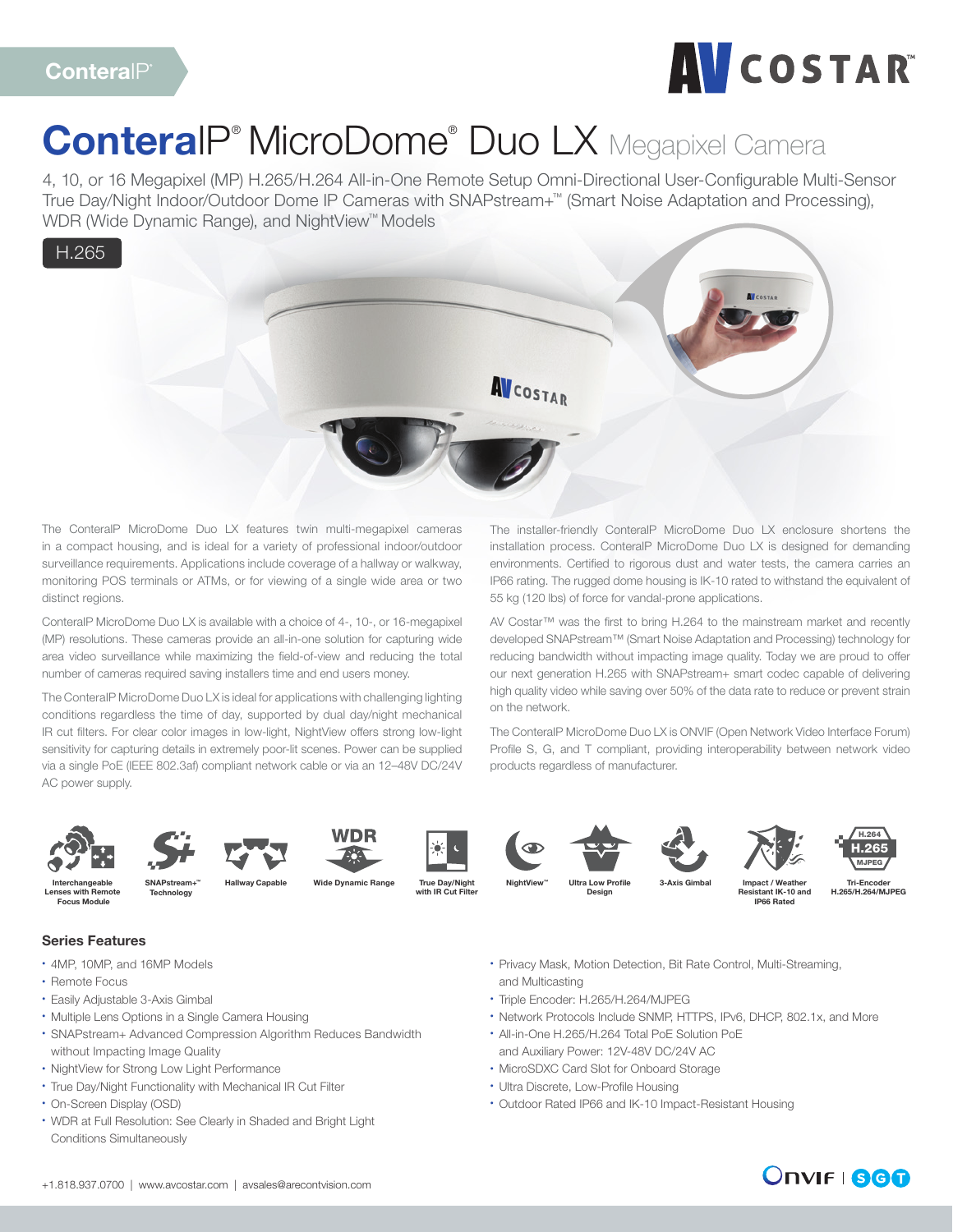## ConteralP<sup>®</sup> MicroDome Duo LX Megapixel Cameras Specifications

Camera Imaging Specifications

| Model                              |                                | <b>AV4856DN</b>                                         |                 | AV10856DN                                                                                                      |                 | <b>AV16856DN</b>                                                                                   |                 |
|------------------------------------|--------------------------------|---------------------------------------------------------|-----------------|----------------------------------------------------------------------------------------------------------------|-----------------|----------------------------------------------------------------------------------------------------|-----------------|
| <b>Image Sensor (CMOS)</b>         |                                | 4MP (1080p x 2) CMOS Progressive Sensor                 |                 | 10MP (5MP x 2) CMOS Progressive Sensor                                                                         |                 | 16MP (8MP x 2) CMOS Progressive Sensor                                                             |                 |
| <b>Optical Format</b>              |                                | 1/2.8"                                                  |                 | 1/2.8"                                                                                                         |                 | 1/2.8"                                                                                             |                 |
| <b>Pixel Pitch</b>                 |                                | $2.9 \mu m$                                             |                 | $2.0 \mu m$                                                                                                    |                 | $1.45 \mu m$                                                                                       |                 |
| <b>Minimum</b><br>Color (Day Mode) |                                | 0.04 Lux                                                |                 | 0.10 Lux                                                                                                       |                 | 0.15 Lux                                                                                           |                 |
| <b>Illumination</b>                | B/W (Night Mode)               | 0.004 Lux                                               |                 | 0.010 Lux                                                                                                      |                 | 0.015 Lux                                                                                          |                 |
| <b>Full FOV Resolution</b>         |                                | Total                                                   | 3840 H x 1080 V | Total                                                                                                          | 5184 H x 1944 V | Total                                                                                              | 7680 H x 2160 V |
|                                    |                                | Per Sensor                                              | 1920 H x 1080 V | Per Sensor                                                                                                     | 2592 H x 1944 V | Per Sensor                                                                                         | 3840 H x 2160 V |
| <b>Dynamic Range</b>               |                                | Up to 100dB*                                            |                 | Up to 100dB*                                                                                                   |                 | Up to 100dB*                                                                                       |                 |
| Frame<br>At Max Resolution         |                                | 30fps (4MP)                                             |                 | 30fps (10MP)                                                                                                   |                 | 15fps (16MP)                                                                                       |                 |
| Rates**                            | Multi-Stream                   | Up to 30fps $(4MP) + 30$ fps $(4MP)$                    |                 | Up to 30fps $(10MP) + 10$ fps $(10MP)$                                                                         |                 | Up to $15$ fps $(16MP) + 10$ fps $(16MP)$                                                          |                 |
|                                    |                                | Up to 30fps $(4MP) + 30$ fps $(4MP) + 30$ fps $(1.8MP)$ |                 | Up to 30fps $(10MP) + 10$ fps $(10MP)$<br>$+30$ fps (2.4MP)<br>Up to 30fps (6MP) + 30fps (6MP) + 30fps (0.6MP) |                 | Up to 15fps (8MP) + 10fps (8MP) + 15fps (1.8MP)<br>Up to 15fps (8MP) + 15fps (5MP) + 15fps (1.8MP) |                 |
| Lens $(x2)$                        | 2.8mm Lens Option (-28 Models) | 2.8mm, F2.0, H-FOV = $106.7^{\circ}$                    |                 | 2.8mm, F2.0, H-FOV = $98^{\circ}$                                                                              |                 | 2.8mm, F1.6, H-FOV = $106.7^{\circ}$                                                               |                 |
|                                    |                                |                                                         |                 |                                                                                                                |                 |                                                                                                    |                 |

### Programmability

| Optics                               |      | M12 lens and remote focus module                                                                                                |  |
|--------------------------------------|------|---------------------------------------------------------------------------------------------------------------------------------|--|
| <b>Low-Light Performance</b>         |      | NightView technology                                                                                                            |  |
| Programmable<br><b>Shutter Speed</b> |      | Auto/manual $0.1$ ms ~ 500ms                                                                                                    |  |
| <b>Motion Detection</b>              |      | Real-time, 1024 detection zones                                                                                                 |  |
| <b>Privacy Masking</b>               |      | <b>Unlimited</b>                                                                                                                |  |
| <b>Backlight Compensation</b>        |      | Auto                                                                                                                            |  |
| <b>White Balance Mode</b>            |      | Auto/manual                                                                                                                     |  |
| <b>Gain Control</b>                  |      | Auto                                                                                                                            |  |
| <b>Flicker Control</b>               |      | 5Hz-255Hz adjustable                                                                                                            |  |
| <b>Scaling</b><br>(Per Sensor)       | 4MP  | 1920x1080, 1280x960, 1280x720, 960x540, 800x600,<br>640x480, 640x360                                                            |  |
|                                      | 10MP | 2592x1944, 2560x1440, 2304x1296, 2048x1536, 1920x1080,<br>1600x1200, 1296x972, 1280x960, 1280x720, 800x600, 640x480             |  |
|                                      | 16MP | 3840x2160, 2592x1944, 2560x1440, 2048x1536, 1920x1080,<br>1600x1200, 1296x972, 1280x960, 1280x720, 800x600,<br>640x480, 640x360 |  |
| <b>Wide Dynamic Range</b>            |      | Adjustment between WDR and LDR modes                                                                                            |  |
| <b>Efficiency</b>                    |      | SNAPstream+ (Smart Noise Adaptation and Processing)                                                                             |  |
|                                      |      | Bit rate and bandwidth limitation control                                                                                       |  |
| <b>Miscellaneous</b>                 |      | Programmable brightness, contrast, sharpness, saturation, hue                                                                   |  |
| Password                             |      | 16-digit ASCII character password                                                                                               |  |
| On-Screen Display (OSD)              |      | Time/date/camera name/custom text                                                                                               |  |

### Compliance

| <b>Industry Standard</b> | ONVIF Profile S, G, and T conformant                      |
|--------------------------|-----------------------------------------------------------|
| Listings                 | UL60950-1, E489591                                        |
| <b>FCC Compliance</b>    | 47 CFR 15 Class A                                         |
| Environmental            | RoHS, REACH, WEEE                                         |
| <b>Markings</b>          | CE: EN55032 Class A. EN55035. EN61000-3-2.<br>EN61000-3-3 |
| Mechanical               | IK-10 (EN62262), IP66 (EN60529)                           |

Data Transmission

| <b>Compression Type</b>      |                         | H.265/H.264 (MPEG-4, Part 10)/Motion JPEG                                                                                             |  |  |
|------------------------------|-------------------------|---------------------------------------------------------------------------------------------------------------------------------------|--|--|
|                              |                         | 21 levels of quality                                                                                                                  |  |  |
| <b>Bit Rate Control</b>      |                         | 64K-8000K                                                                                                                             |  |  |
| <b>Smart Codec</b>           |                         | Smart GOP/Smart ROI                                                                                                                   |  |  |
| <b>Network Protocols</b>     |                         | SNMP, HTTP, HTTPS, IPv6, IPv4, SSL, TCP/IP, UPnP, UDP, RTCP,<br>RTSP, RTP, SMTP, NTP, DHCP, FTP, 802.1x, QoS, DDNS,<br>Zero Configure |  |  |
| Network Interface            |                         | 10/100/1000Mbps Ethernet, RJ45                                                                                                        |  |  |
| <b>Max Camera Bandwidth</b>  |                         | 20Mbps (10Mbps per sensor)                                                                                                            |  |  |
| <b>Multi-Streaming</b>       |                         | 2 x H.265/H.264 stream, 1 x M-JPEG stream (per sensor)                                                                                |  |  |
| <b>Users</b>                 |                         | Live Viewing/Administrator for up to 10 clients                                                                                       |  |  |
| Event Management             |                         |                                                                                                                                       |  |  |
| <b>Event Trigger</b>         |                         | Motion detection, tampering detection, alarm in                                                                                       |  |  |
| <b>Notifications</b>         |                         | Send a message via e-mail/FTP/NAS, SD Card Recording,<br>Record JPG/MP4                                                               |  |  |
| Environmental                |                         |                                                                                                                                       |  |  |
| <b>Operating Temperature</b> |                         | -40°C (-40°F) to +50°C (122°F)                                                                                                        |  |  |
| <b>Humidity</b>              |                         | 0% to 90% (non-condensing)                                                                                                            |  |  |
| <b>Storage Temperature</b>   |                         | -40°C (-40°F) to +60°C (140°F)                                                                                                        |  |  |
| Flectrical                   |                         |                                                                                                                                       |  |  |
| <b>Alarm Input/Output</b>    |                         | 1 input (wet contact)/1 output (wet contact)                                                                                          |  |  |
| <b>Power Over Ethernet</b>   |                         | PoE IEEE 802.3af, Class 3                                                                                                             |  |  |
| <b>Auxiliary Power</b>       |                         | 12-48V DC, 24V AC                                                                                                                     |  |  |
| <b>Power Consumption</b>     |                         | 10.5W max                                                                                                                             |  |  |
| Audio Electrical             |                         |                                                                                                                                       |  |  |
| <b>Streaming</b>             | Two-way                 |                                                                                                                                       |  |  |
| Compression                  | G.711 PCM 8 kHz         |                                                                                                                                       |  |  |
| Input/Output                 | Line in***/ Line output |                                                                                                                                       |  |  |

\*\*\* Requires Amplification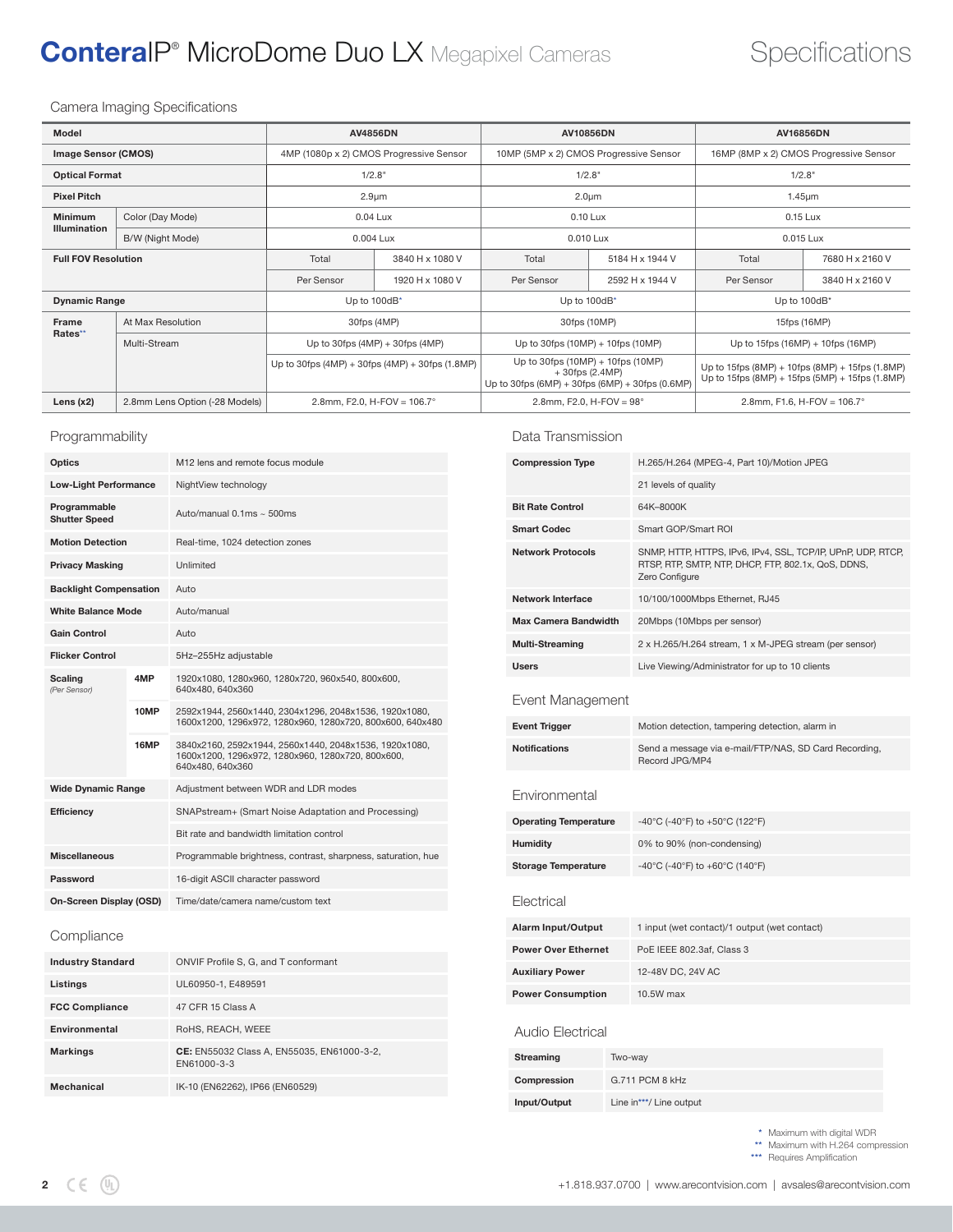## ConteralP<sup>®</sup> MicroDome Duo LX Megapixel Cameras Specifications

### Mechanical

| Casing                  | Die-cast aluminum chassis with polycarbonate dome bubble        |                                                      |  |  |
|-------------------------|-----------------------------------------------------------------|------------------------------------------------------|--|--|
|                         | IP66 weather proof standard                                     |                                                      |  |  |
|                         | Impact resistant, IK-10 rated                                   |                                                      |  |  |
| <b>Mount</b>            | Mount plate with electrical box adapter holes (included)        |                                                      |  |  |
| Gimbal                  | Easily adjustable, 3-axis w/360° pan, 90° tilt, and 360° z-axis |                                                      |  |  |
| <b>Dimensions</b>       | Unit                                                            | 2.83" H (71.9mm) x 4.06" W (103mm) x 6.42" L (163mm) |  |  |
| (See Dimensions)        | Packaged                                                        | 3.74" H (95mm) x 4.72" W (120mm) x 7.09" L (180mm)   |  |  |
| Weight                  | Unit                                                            | 2.2lbs (1.0kg)                                       |  |  |
|                         | Packaged                                                        | 2.6lbs (1.2kg)                                       |  |  |
| <b>On Board Storage</b> | MicroSDXC slot up to 256GB (card not included)                  |                                                      |  |  |
| <b>Body Color</b>       | AV Costar White (Pantone® Cool Gray 1C)                         |                                                      |  |  |

### Quick Installation



### Dimensions